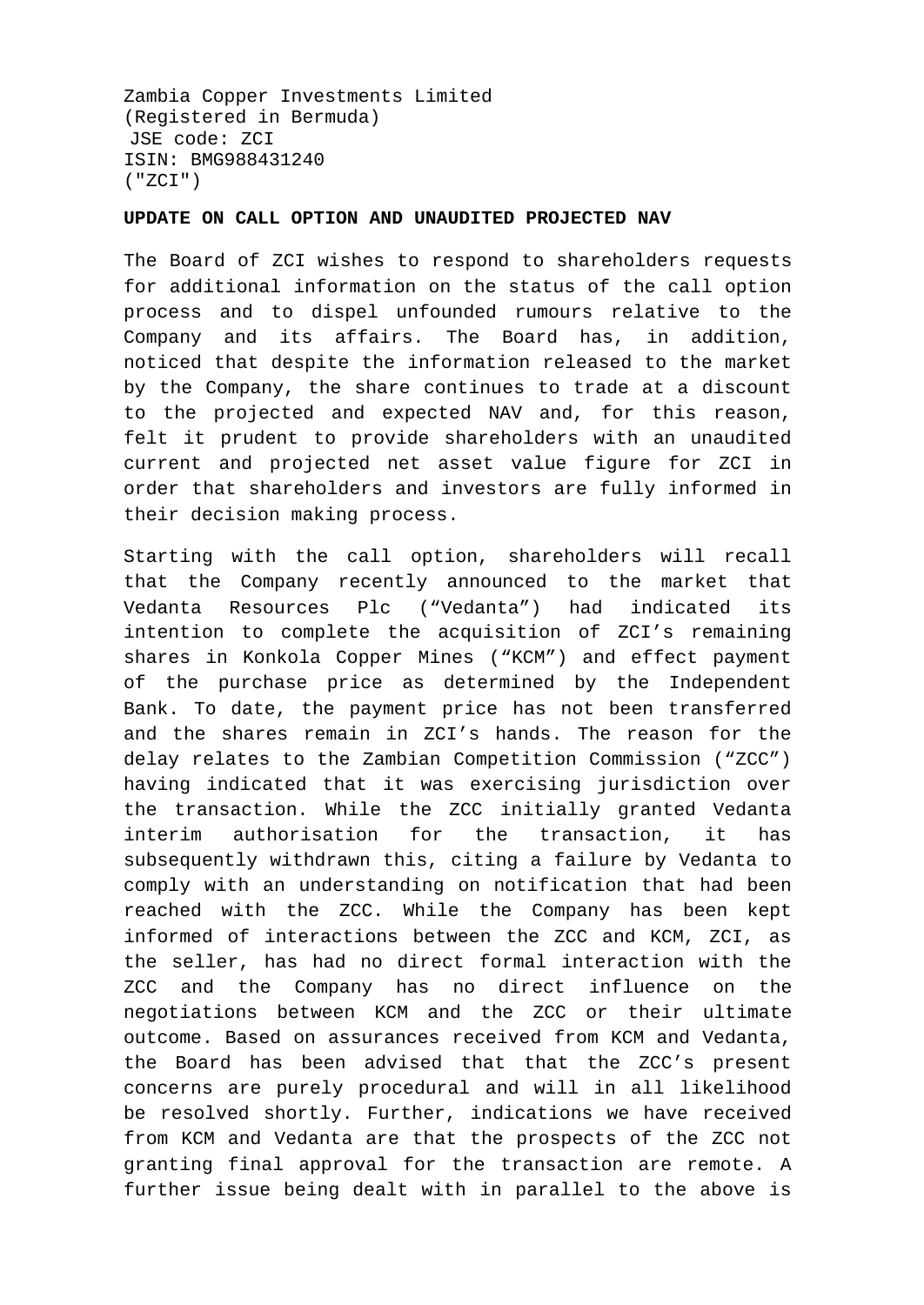the conclusion of a suitable termination agreement relating to the New Shareholders Agreement concluded between the shareholders of KCM in November 2004.

Given the history of the matter, the Board naturally desires to complete this transaction with a minimum of further delay and uncertainty and is, together with its advisors, working towards this goal as a priority. Be assured that every effort is being made to conclude the transaction as soon as is practical and on the best possible terms for the Company. Vedanta has been requested to pay interest on the Option Exercise Price pending completion of the transaction.

Turning to the issue of the NAV, you will see below the unaudited projected NAV both before and after receipt of the payment from Vedanta. These figures have not been reviewed by the Company's auditors. The figures in the "pre-transaction" column are current figures, updated from those contained in the reviewed September 2007 interim results, with the main differences being that ZCI received a further deferred payment from Vedanta in December of \$5.2 million and also received an interim dividend from KCM of \$1.6 million. The "post-transaction" column provides the projected position once ZCI receives payment from Vedanta. This calculation does not include provision for any interest that may be receivable on the payment, nor any contingencies for additional costs that may be incurred once the payment has been received, such as the costs of the restructuring of the Company, or the costs of the partial or total distribution of assets to shareholders.

A further announcement will be made as soon as the transaction is formally completed.

**Thomas Kamwendo**  *Chairman* 

Bermuda 06 March 2008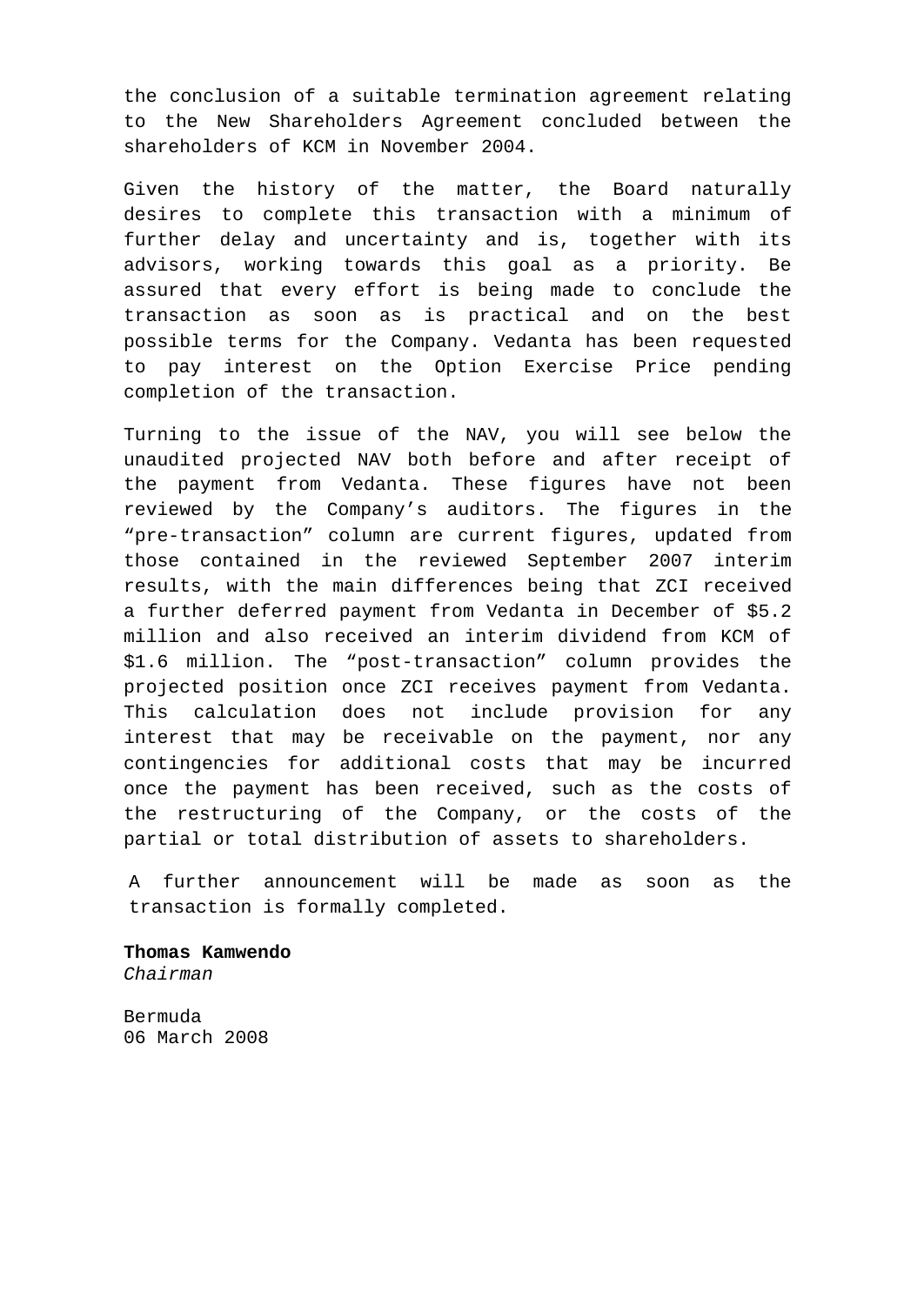## **UNAUDITED PRO FORMA INCOME STATEMENT AND BALANCE SHEET**

**ZAMBIA COPPER INVESTMENTS LIMITED** 

**(Registered in Bermuda) ("ZCI" or "the Company")** 

**Unaudited Pro Forma Consolidated Income Statement for the eleven months ended February 29, 2008**  *expressed in thousands of US Dollars* 

|                                                   | Unaudited<br>pro forma<br>Post Transaction | Unaudited<br>actual<br>Pre<br>Transaction |
|---------------------------------------------------|--------------------------------------------|-------------------------------------------|
| Finance income<br>General and                     | 345                                        | 345                                       |
| administration expenses<br>Income from associated | (5, 807)                                   | (5, 807)                                  |
| companies<br>Dividend income                      | 36,268<br>1,629                            | 36,268<br>1,629                           |
| Profit from operations                            | 32,435                                     | 32,435                                    |
| Gain on disposal of KCM                           | 7,752                                      |                                           |
| Profit before taxation                            | 40,187                                     | 32,435                                    |
| Taxation                                          | (62)                                       | (62)                                      |
| Profit for the period                             | 40,125                                     | 32,373                                    |
| Headline earnings per<br>ordinary share           |                                            |                                           |
| in US cents                                       | 31.80                                      | 25.65                                     |
| Net profit per ordinary<br>share in US Cents      | 31.80                                      | 25.65                                     |
| Number of ordinary shares<br>in issue             | 126, 197, 362                              | 126, 197, 362                             |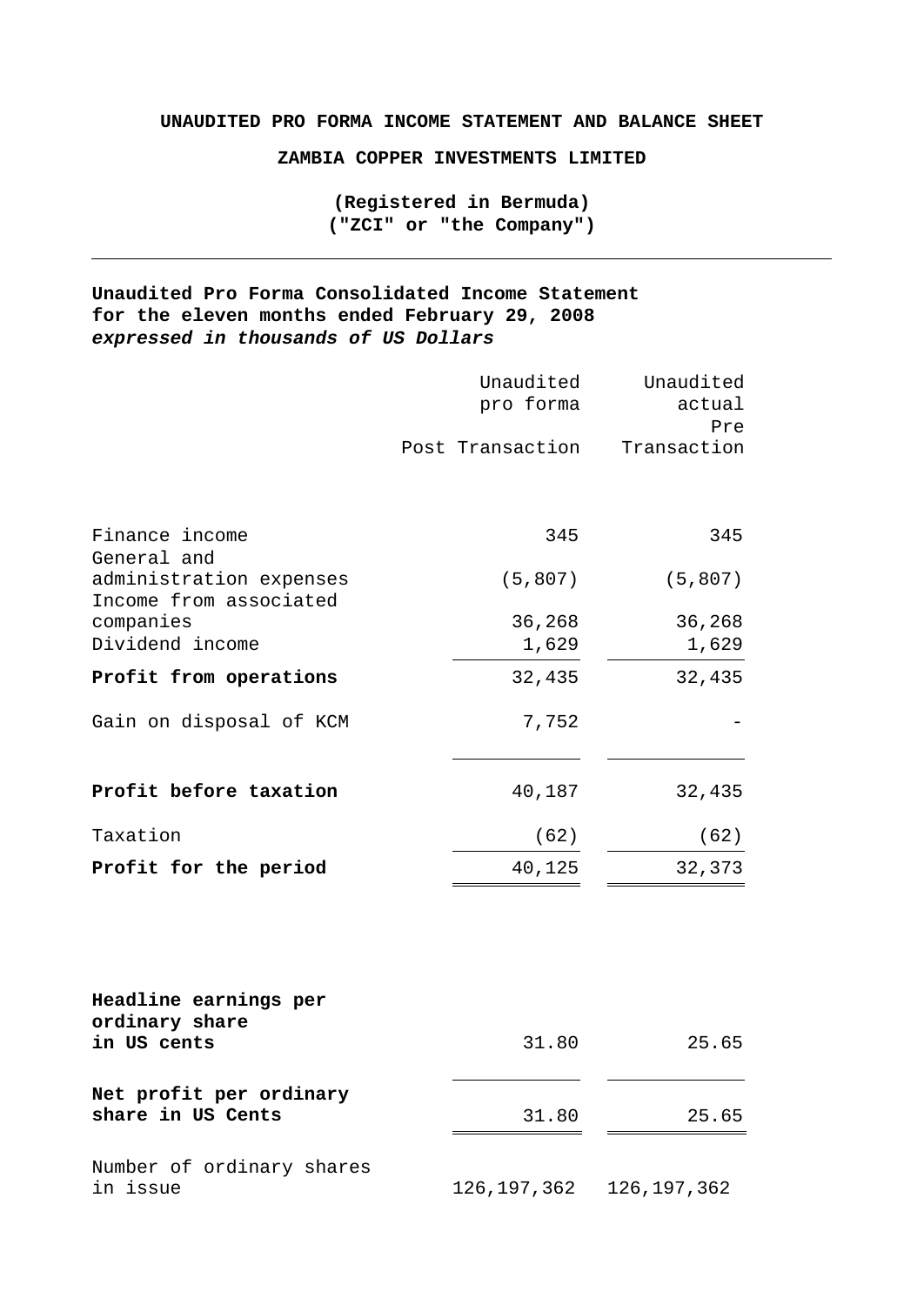# **Unaudited Pro Forma Consolidated Balance Sheet as at February 29, 2008**  *expressed in thousands of US Dollars*

|                           | Unaudited   | Unaudited                   |
|---------------------------|-------------|-----------------------------|
|                           | pro forma   | actual                      |
|                           | Post        | Pre                         |
|                           | transaction | transaction                 |
| Current assets            |             |                             |
| Available for sale        |             |                             |
| investment                | 12,567      | 12,567                      |
| Accounts receivable       | 5,115       | 5,115                       |
| Cash and cash equivalents | 219,802     | 6,652                       |
| Assets classified as held |             |                             |
| for sale                  |             | 205,398                     |
|                           | 237,484     | 229,732                     |
| Current liabilities       |             |                             |
| Accounts payable and      |             |                             |
| accrued liabilities       | (2,826)     | (2,826)                     |
|                           |             |                             |
| Net current assets        | 234,658     | 226,906                     |
|                           |             |                             |
| Net assets                | 234,658     | 226,906                     |
|                           |             |                             |
| Capital and reserves      |             |                             |
| Capital                   | 334,547     | 334,547                     |
| Revaluation reserve       | 947         | 947                         |
| Deficit on hedging        |             |                             |
| reserve                   |             | (12, 113)                   |
| Accumulated deficit       | (100, 836)  | (96, 475)                   |
| Total Equity              | 234,658     | 226,906                     |
| Number of ordinary shares |             |                             |
| in issue                  |             | 126, 197, 362 126, 197, 362 |
| Net asset value (per      |             |                             |
| ordinary share) in USD    |             |                             |
| cents                     | 185.95      | 179.80                      |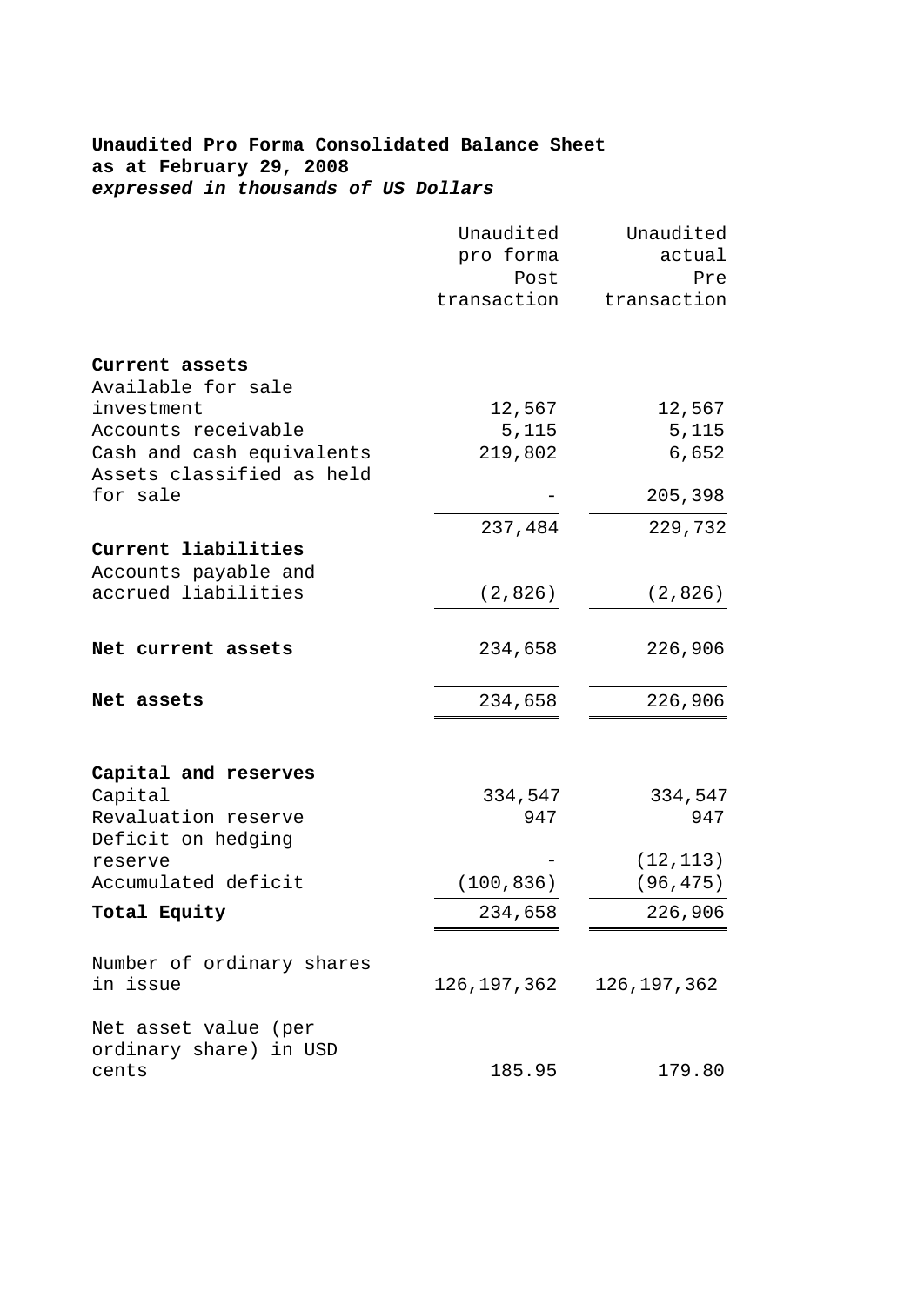**Notes to the pro forma financial statements for the eleven months ended February 29, 2008** *expressed in thousands of US Dollars*

#### **1. ACCOUNTING POLICIES**

The pro forma financial statement and balance sheet set out above are based on the following assumptions:

- a. the earnings, headline earnings and tangible NAV per ordinary share reflected in the actual Pre Transaction column were extracted from the Company's unaudited results for the eleven months ended 29 February 2007
- b. the "Transaction" is the sale of the 28.4% investment in KCM to Vedanta for USD 213,150,000
- c. the effect on earnings, headline earnings and tangible NAV per ordinary share reflected in the "Pro forma Post Transaction" column assumes that the transaction was effective on 29 February 2008
- d. the deferred consideration to be received in December 2008 was discounted to a net present value at 29 February using a discount rate of 2.46% per annum
- e. no contingencies for possible exceptional future costs have been accrued in the accounts

## **2. AVAILABLE FOR SALE INVESTMENT**

The investment represents investments in an equity mutual fund. The fair value for available for sale investments is based on dealer price quotations. Gains and losses arising from changes in the fair value are recognized directly in equity until the security is disposed of or is determined to be impaired, at which time the cumulative gain or loss previously recognized in equity is included in the net profit and loss for the period.

#### **3. ACCOUNTS RECEIVABLE**

Resulting from the Vedanta transaction in 2004, the Company will receive consideration of USD 23,200,000 for a waiver of their pre-emptive subscription rights to KCM shares. This amount is receivable over a period from 4 November 2004 to 31 December 2008. The deferred consideration is recorded at its discounted net present value.